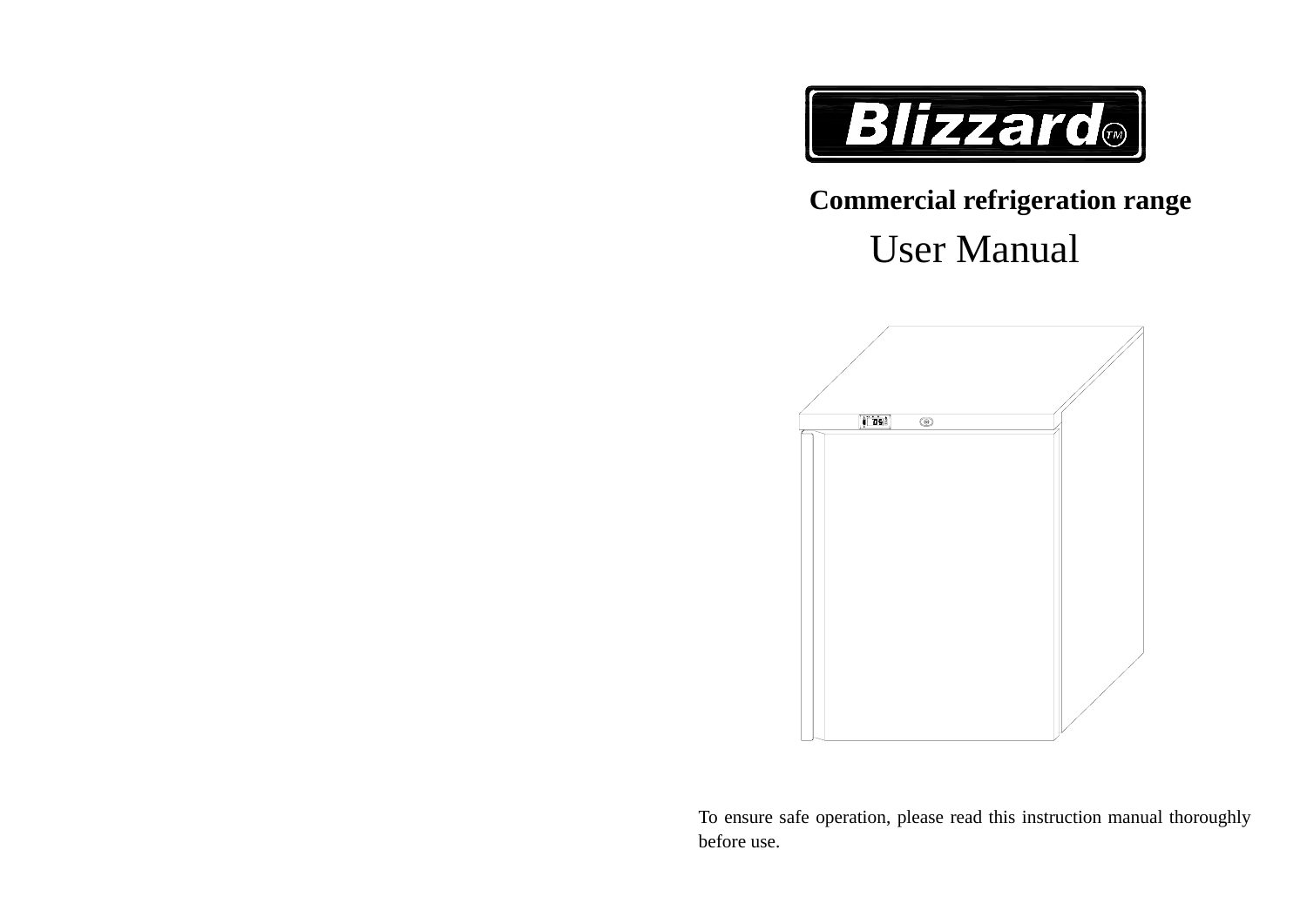#### Welcome to your new cooler/freezer

Thank you for buying this commercial cooler/freezer. It has been designed and manufactured for many years of trouble-free service.

Operation is very simple, but please take a few minutes to read this booklet. It contains safely information, and tips to ensure you receive from your cooler/freezer.

#### **WARNING: RISK OF ELECTRICAL SHOCK HAZARD**

#### **This unit must be earthed.**

If the power cable is damaged, it must be replaced by the manufacturer, its service agent or similarly qualified persons in order to avoid hazard.Ensuer that the appliance is properly earthed.Stop using the appliance immediately if electric shock is felt when touching the cooler/freezer.

# **DISPOSAL OF OLD APPLIANCES**

#### **BE SURE TO MAKE ANY LOCKS UNUSABLE, REMOVE ANY DOOR(S) AND DISCARD SEPARATELY. WARNING-CHEMICAL HAZARD: DO NOT ALLOW CHILDREN TO PLAY WITH THE OLD APPLIANCE. CONTACT YOUR LOCAL AUTHORITY DISPOSAL PROCEDURES.**

Before disposing of an old appliance, please make sure it is switched off and safe. Unplug the appliance and break any locks in order to avoid children becoming trapped.

# **CLEANING**

1. UNPLUG your cooler/freezer and remove any stock to a suitable back-up cooler/freezer.

2. Wash the inner compartment with warm water and neutral detergent. DO NOT allow the control panel, cables or plug to get wet.

NEVER use corrosive detergents, wire brushes, or abrasive scourers to clean your cooler/freezer.

NEVER use metal or sharp implements to remove debris.

3. Dry all surface thoroughly.

4. To ensure trouble-free operation the condenser should be cleaned every three months where appropriate using a vacuum hose. The condenser is located at the back of the cabinet. In exceptionally dusty locations the condenser should be cleaned more often.

5. Use mild soapy water to clean the gasket and seals.

## **REPLACING LAMPS (optional dependent on model)**

1 Unplug the power plug.

2. Remove the screws on both end of the light cover, take down the lamp cover, pull out the wires, then take away the lamp.

3. Install the new lamp, connect the wires, place the lamp cover and fasten it.

**4.Caution: If the lamp is damaged, it must be replaced by the manufacturer**, **its service agent or similarly qualified persons in order to avoid hazard.** 

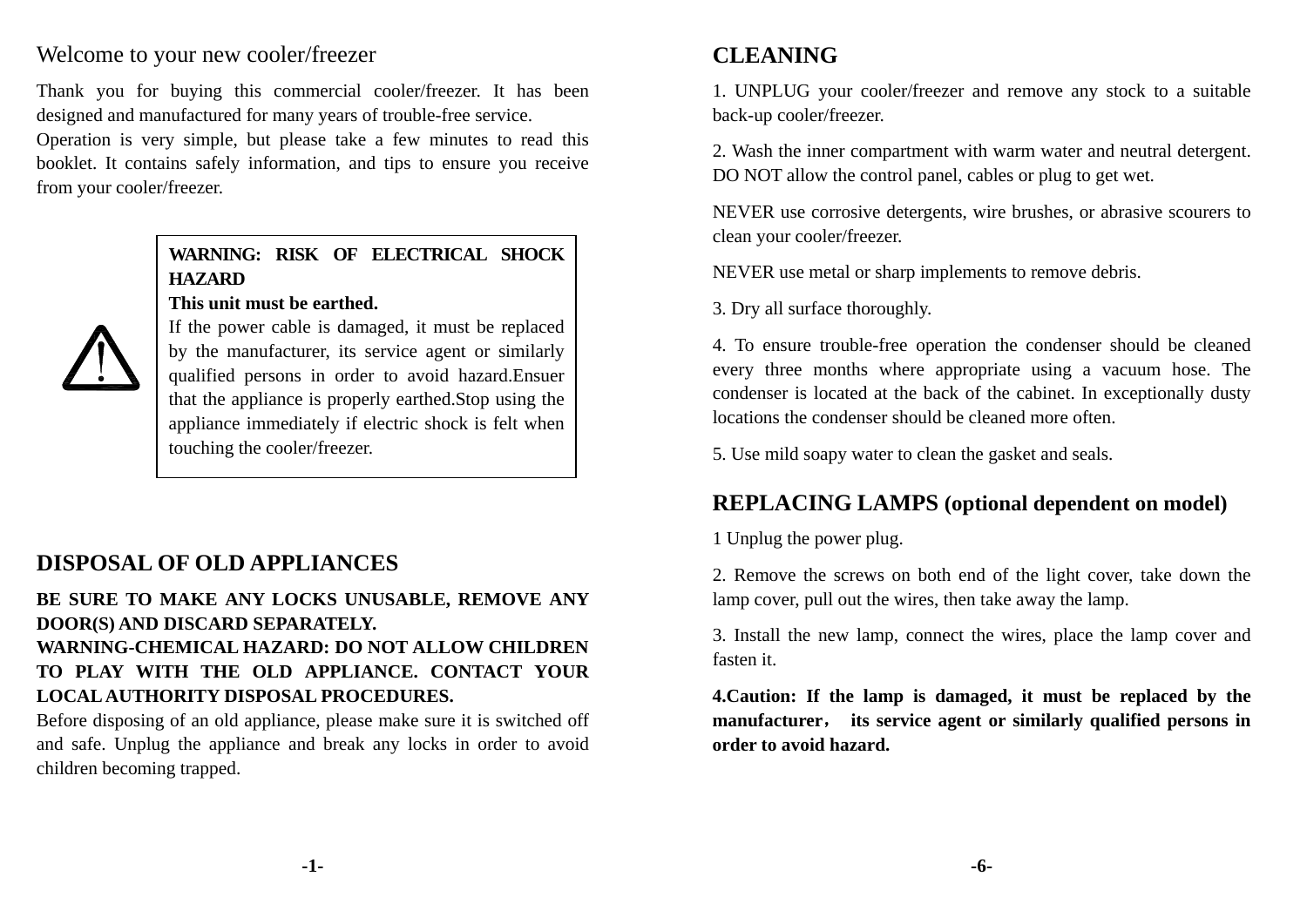# **PLUG IN**

Once plugged in the display will show the temperature inside the cooler/freezer and the compressor will run late on (the indicator light of cooling will on at the same time ). This temperature is the actual temperature recorded by the probes inside the cooler/freezer and as the cooler/freezer cools to the set point so the number on the display will descend accordingly.

# **ADJUST OPERATING TEMPERATURE**

To adjust operating temperature press  $\boxed{\text{set}}$  button once, the current set point temperature will flash dislay, then press  $\triangleq$  button or  $\overline{\blacktriangledown}$  button to change the set point, select the desired target temperature and then press  $\left[\underline{\text{se}}\right]$  button. Cooling Defrosting Indicator lihtIndicator liht



## **DEFROSTING (for cooler only)**

- o The system will defrost periodically automatically, this is to stop the build of ice on the evaporator which would reduce cooling performance. Whilst on defrosting the compressor will stop working and the temperature inside the cooler/freezer will rise slowly. After about 25 minutes the defrost period is complete the compressor will work as normal.
- e In some extreme cases ,this may occasionally occur during periods of high climatic humidity but may also be due to excessively frequent or extended door openings, moist items being placed in the chamber, or too low an operating temperature. A significant build up of ice may impair the performance of the product and a manual defrost should be performed. Defrost by pressing  $\frac{4}{3}$  button for about 6 seconds until the defrosting indicator light is on.

Please note: the refrigeration system contains gases and refrigerants which require specialist waste disposal. The valuable materials in a refrigerator can be recycled. Contact your local waste disposal depot for proper disposal of an old appliance and contact your local authority or dealer if you have any questions.

Please ensure the pipe work of your refrigerator is not damaged prior to disposal. You can contribute to environmental awareness by insisting on an appropriate non-polluting method of disposal.

## **DISPOSAL OF PACKAGING**

#### **Do not allow children to play the packaging, and destroy plastic bags safely.**

The cardboard may be broken or cut into smaller pieces and given to a waste paper disposal service. The wrapping foil is made of polyethylene. The polyethylene pads and stuffing contain no fluorochloric hydrocarbons.

All these valuable materials may be taken to a waste collecting depot and used again after adequate recycling. Consult your local authority for the name and address of the waste paper disposal services nearest to you.

#### **IMPORTANT SAFETY INSTRUCTIONS**

Before switching on your cooler/freezer for the fist time, read the information in this user manual carefully. The manual contains important observations relating to the assembly, operation and maintenance of the appliance.